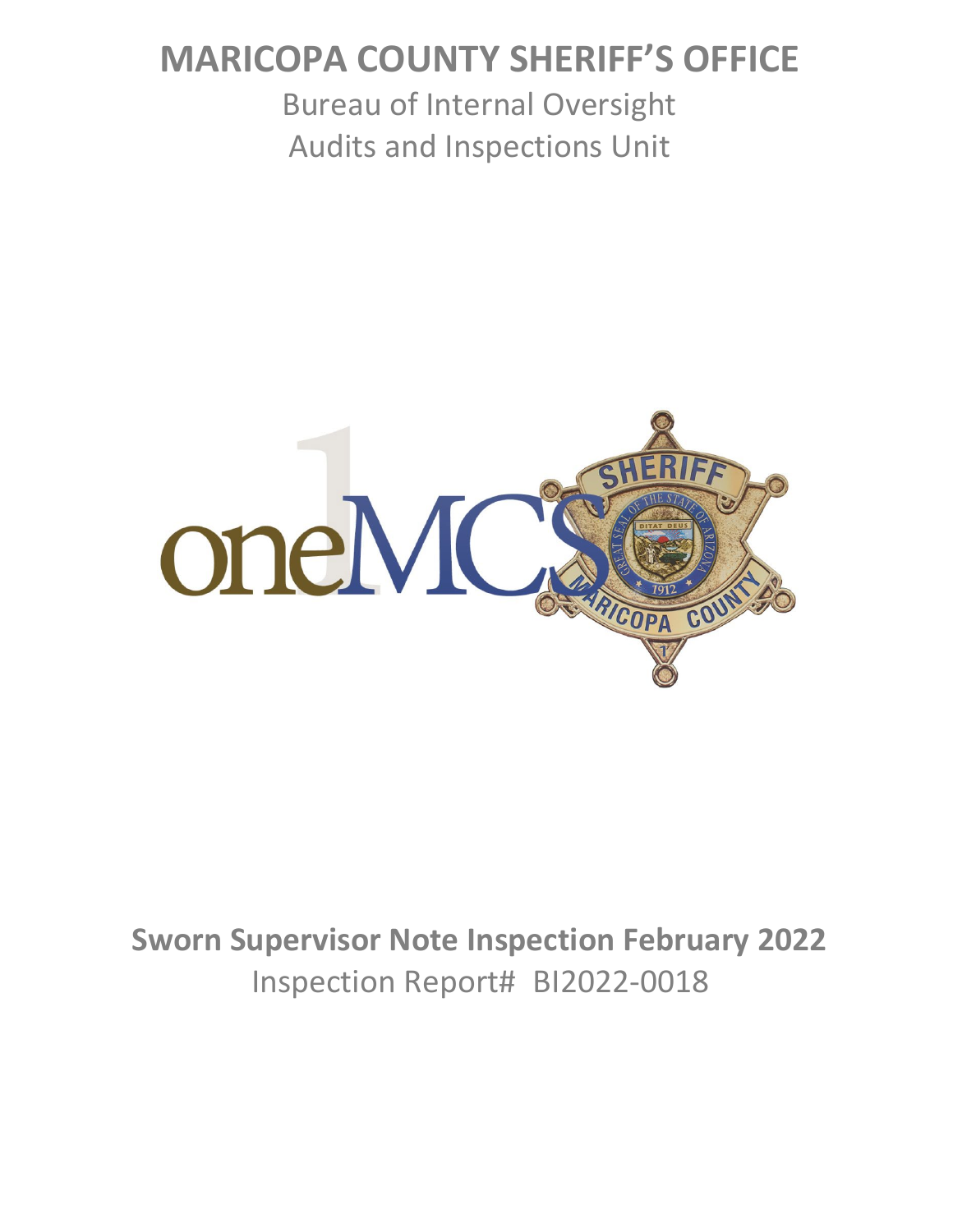The Audits and Inspections Unit (AIU) of the Sheriff's Office Bureau of Internal Oversight (BIO) will conduct monthly inspections of Supervisory Note entries to determine if these entries are in compliance with Office policies and to help promote proper supervision. To achieve this, inspectors will utilize the IAPro System and a sample of employees selected by the monitors from each district/division for review. These entries will be uniformly inspected utilizing a matrix developed by the Audits and Inspections Unit in accordance with the procedures outlined in policies, EA-11, GB-2, GH-5, and GJ-35.

### **Compliance Objectives:**

Utilizing the Supervisor Note Inspection Matrix, review each selected sworn employee's EIS information to ensure they received the following during February 2022:

- Ensure the supervisor completed a minimum of two Supervisor Note entries
- Ensure the supervisor completed one performance-based entry
- Ensure the supervisor conducted two reviews of EIS data
- Ensure the supervisor conducted a monthly review of Body-Worn Camera footage of two traffic stops if the Sworn Employee made any stops during the review period

#### **Criteria:**

MCSO Policy EA-11, *Arrest Procedures* MCSO Policy GB-2, *Command Responsibility* MCSO Policy GH-5, *Early Identification System* MCSO Policy GJ-35, *Body-Worn Cameras*

#### **Conditions:**

MCSO's assigned Court Monitors provided a sample of one patrol squad from each Patrol Division for the month of February 2022 Supervisory Note Review. The Supervisor Notes of the assigned patrol roster are reviewed, including the selected sworn employee's chain of command. AIU reviewed the completed Supervisor Notes of 33 deputies, 6 sergeants, 6 lieutenants, and 6 captains. (Note: completion of a Supervisory Note inspection is dependent on when the AIU receives the sample from the Court Monitors). A review of the IAPro records revealed that, of the 51 sworn employees' records reviewed for Supervisor Note entries submitted during the month of February, 48 sworn employees received entries in full compliance with MCSO Policies.

MCSO achieved a compliance rate of 97.09% in the Sworn Supervisor Note inspection for February 2022, as illustrated in the graph below: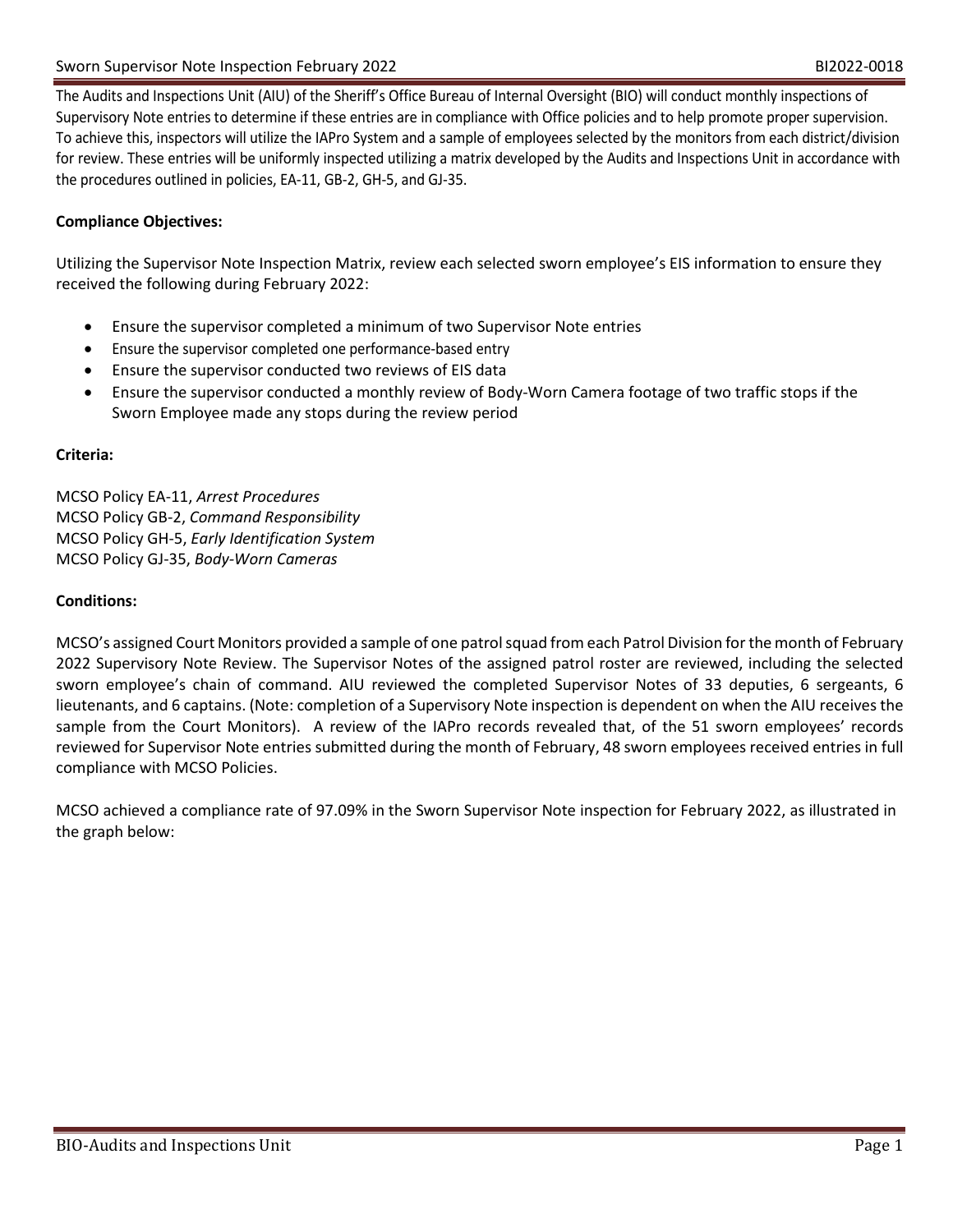

Results of the Review of the Supervisor Note entries:

| <b>Inspection Element</b>                                                                                                                                                                                                                                   | Not In<br><b>Compliance</b> | <b>In</b><br><b>Compliance</b> | <b>Total</b><br><b>Inspected</b> | <b>Compliance Rate</b> |
|-------------------------------------------------------------------------------------------------------------------------------------------------------------------------------------------------------------------------------------------------------------|-----------------------------|--------------------------------|----------------------------------|------------------------|
| Sworn Employee received at least two Supervisor<br>Notes during the month                                                                                                                                                                                   | $\mathbf{1}$                | 50                             | 51                               | 98.04%                 |
| At least One Supervisor Note entry is of sufficient<br>quality to facilitate the preparation of an<br>accurate and detailed performance review and<br>reflects the sworn employee's positive traits and<br>accomplishments and any observed<br>shortcomings | $\Omega$                    | 51                             | 51                               | 100%                   |
| Twice per month, supervisors review Sworn<br>subordinates' EIS information for the purpose of<br>identifying and responding to any conduct<br>patterns or concerns                                                                                          | 3                           | 48                             | 51                               | 94.12%                 |
| Supervisor Note lacks documentation of review<br>of two Body-Cam videos (NOTE: Not all sworn<br>employees will make traffic stops during the<br>review period)                                                                                              | 1                           | 18                             | 19                               | 94.74%                 |
| <b>Overall Compliance with inspection</b><br>requirements                                                                                                                                                                                                   | 5                           | 167                            | 172                              | 97.09%                 |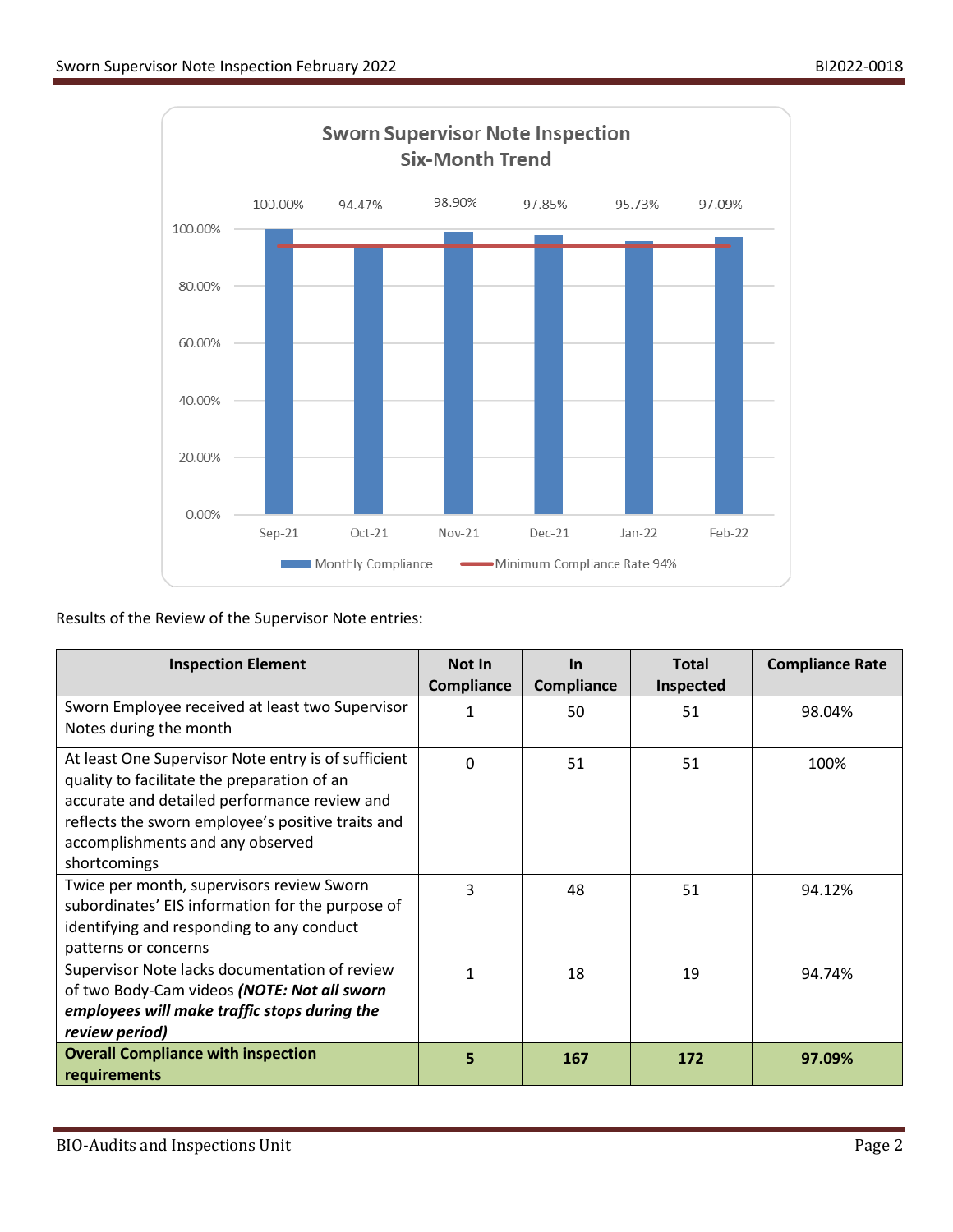The following deficiencies were identified during the inspection process.

### Dist. 7 (4 BIO Action Forms)

| <b>District</b>                                                                                                        | <b>Employee Notes Inspected</b>                                                              | <b>Responsible Supervisor</b> | <b>Responsible Commander</b>                                                                                           |  |  |  |
|------------------------------------------------------------------------------------------------------------------------|----------------------------------------------------------------------------------------------|-------------------------------|------------------------------------------------------------------------------------------------------------------------|--|--|--|
| Dist. 7                                                                                                                | Lieutenant                                                                                   | Chief                         | Chief                                                                                                                  |  |  |  |
| <b>Deficiency</b>                                                                                                      |                                                                                              |                               |                                                                                                                        |  |  |  |
|                                                                                                                        | Two Supervisor Notes on sworn employee per month at a minimum not met. Policy GB-2.7.B.1     |                               |                                                                                                                        |  |  |  |
|                                                                                                                        | Supervisor Notes lacked documentation of two monthly EIS reviews. Policy GB-2.7.B.4          |                               |                                                                                                                        |  |  |  |
| <b>Inspector Notes:</b>                                                                                                |                                                                                              |                               |                                                                                                                        |  |  |  |
| $\bullet$                                                                                                              | One of two EIS reviews were completed                                                        |                               |                                                                                                                        |  |  |  |
| Responsible Supervisor has 1 previous BIO Action Form for April 2021 Sworn Supervisor Note (BAF2021-0154)<br>$\bullet$ |                                                                                              |                               |                                                                                                                        |  |  |  |
| <b>District</b>                                                                                                        | <b>Employee Notes Inspected</b>                                                              | <b>Responsible Supervisor</b> | <b>Responsible Commander</b>                                                                                           |  |  |  |
| Dist. 7                                                                                                                | Deputy                                                                                       | Sergeant                      | Captain                                                                                                                |  |  |  |
| <b>Deficiency</b>                                                                                                      |                                                                                              |                               |                                                                                                                        |  |  |  |
| Supervisor Notes lacked documentation of two monthly EIS reviews. Policy GB-2.7.B.4                                    |                                                                                              |                               |                                                                                                                        |  |  |  |
| <b>Inspector Notes:</b>                                                                                                |                                                                                              |                               |                                                                                                                        |  |  |  |
|                                                                                                                        | One of two EIS reviews were completed                                                        |                               |                                                                                                                        |  |  |  |
| <b>District</b>                                                                                                        | <b>Employee Notes Inspected</b>                                                              | <b>Responsible Supervisor</b> | <b>Responsible Commander</b>                                                                                           |  |  |  |
| Dist. 7                                                                                                                | Deputy                                                                                       | Sergeant                      | Captain                                                                                                                |  |  |  |
|                                                                                                                        |                                                                                              | <b>Deficiency</b>             |                                                                                                                        |  |  |  |
| Supervisor Notes lacked documentation of two monthly EIS reviews. Policy GB-2.7.B.4                                    |                                                                                              |                               |                                                                                                                        |  |  |  |
| <b>Inspector Notes:</b>                                                                                                |                                                                                              |                               |                                                                                                                        |  |  |  |
| One of two EIS reviews were completed                                                                                  |                                                                                              |                               |                                                                                                                        |  |  |  |
| Above listed Sergeant was the deputy's supervisor from 01/19/2022 to 02/27/2022; the deputy was then<br>$\bullet$      |                                                                                              |                               |                                                                                                                        |  |  |  |
| transferred to a different Sergeant                                                                                    |                                                                                              |                               |                                                                                                                        |  |  |  |
| <b>District</b>                                                                                                        | <b>Employee Notes Inspected</b>                                                              | <b>Responsible Supervisor</b> | <b>Responsible Commander</b>                                                                                           |  |  |  |
| Dist. 7                                                                                                                | Deputy                                                                                       | Sergeant                      | Captain                                                                                                                |  |  |  |
|                                                                                                                        |                                                                                              | <b>Deficiency</b>             |                                                                                                                        |  |  |  |
|                                                                                                                        | Supervisor Notes lacked documentation of review of two Body Camera videos. Policy GJ-35.12.A |                               |                                                                                                                        |  |  |  |
| <b>Inspector Notes:</b>                                                                                                |                                                                                              |                               |                                                                                                                        |  |  |  |
| $\bullet$                                                                                                              | Per TraCS twenty-five (25) traffic stops were made between 01/01/2022 and 01/31/2022         |                               |                                                                                                                        |  |  |  |
| $\bullet$                                                                                                              |                                                                                              |                               | Above listed Sergeant was the deputy's supervisor from 01/19/2022 to 02/27/2022; the deputy was then                   |  |  |  |
| transferred to a different Sergeant                                                                                    |                                                                                              |                               |                                                                                                                        |  |  |  |
|                                                                                                                        |                                                                                              |                               |                                                                                                                        |  |  |  |
|                                                                                                                        |                                                                                              |                               | Unless noted above in the deficiency table, there were no prior BIO Action Forms similar in nature or supervisor notes |  |  |  |

addressing the deficiencies.

#### **Action Required:**

With the resulting **97.09%** compliance for *Inspection BI2022-0018,* a total of **4** BIO Action Forms are requested from the affected Districts addressing the deficiencies.

#### **Notes:**

All supporting documentation (working papers) are included in the inspection file number BI2022-0018 and contained within IAPro.